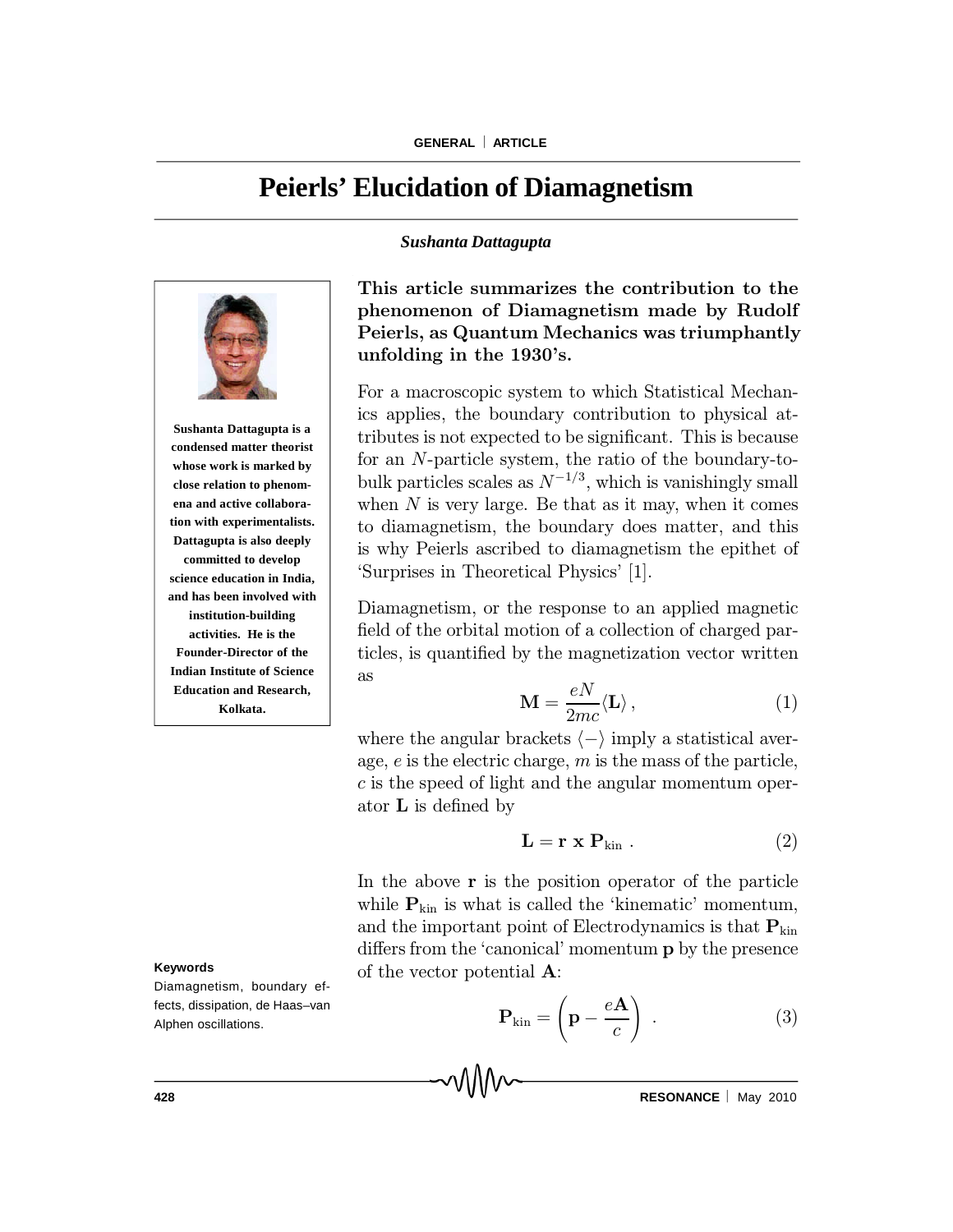It is through  $A$  that the magnetic field  $B$  enters into the discussion via the relation:

$$
\mathbf{B} = \text{Curl } \mathbf{A} \,. \tag{4}
$$

Combining  $(1)-(3)$  we arrive at

$$
\mathbf{M} = \frac{eN}{2c} \langle (\mathbf{r}\mathbf{x}\mathbf{v}) \rangle, \qquad (5)
$$

where the velocity operator has its 'mechanistic' definition of

$$
\mathbf{v} = \frac{\mathbf{P}_{\text{kin}}}{m} \,. \tag{6}
$$

Equation (5) makes Peierls' argument clear: while the number of electrons in a material on the boundary is indeed small, a substantial portion of the boundary electrons has however a large contribution to M because of the largeness of the magnitude of the position vector r when the origin of the coordinate system is fixed once and for all. It is this boundary contribution that exactly nullifies the bulk contribution to  $M$  in classical statistical mechanics, leading to the celebrated Bohr-van Leeuwen theorem which states that Diamagnetism does not exist in Classical Mechanics [2]! Did Bohr and van Leeuwen actually calculate the boundary contribution and show that it exactly cancels the bulk one? The answer is NO, and is clarified by another ingenious analysis of Peierls, as presented below.

Note that (5) can be alternately expressed as

$$
\mathbf{M} = -\left\langle \frac{\partial H}{\partial \mathbf{B}} \right\rangle , \qquad (7)
$$

where  $H$  is the Hamiltonian for an  $N$ -particle system

$$
H = \frac{1}{2m} \sum_{i=1}^{N} \left( \mathbf{p}_i - \frac{e \mathbf{A}_i}{c} \right)^2.
$$
 (8)

While the number of electrons in a material on the boundary is indeed small, a substantial portion of the boundary electrons has however a large contribution to **M** because of the largeness of the magnitude of the position vector **r**.

Bohr–van Leeuwen theorem which states that *Diamagnetism does not exist in Classical Mechanics*.

**RESONANCE** | May 2010 **129**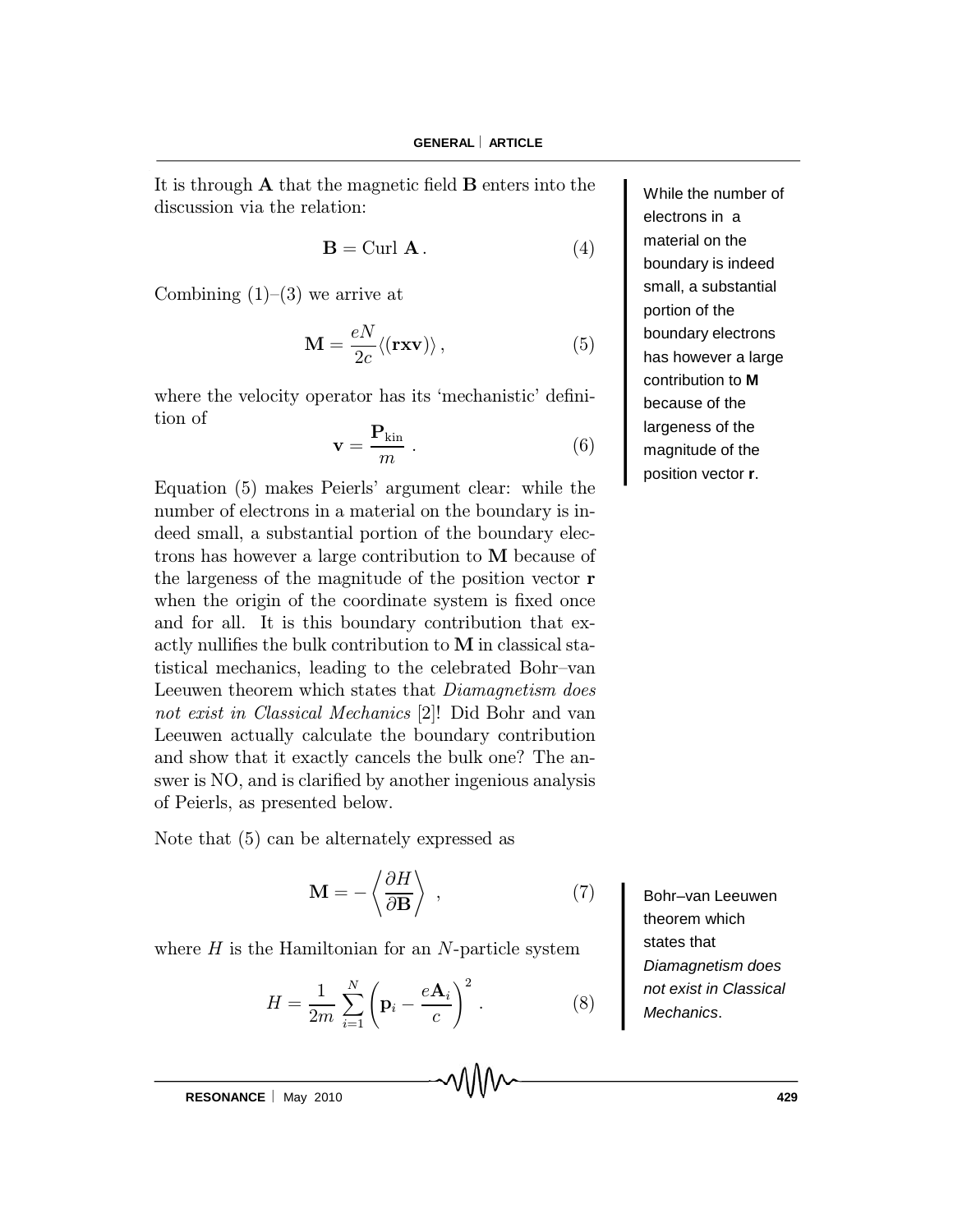A real material such as bismuth (Bi) does exhibit diamagnetism and quantum mechanics comes to the rescue through the brilliant work of Landau .

This then allows a calculation of M through the canonical partition function Z:

$$
\mathbf{M} = k_{\rm B} T \frac{\partial}{\partial \mathbf{B}} \ln Z \,, \tag{9}
$$

where  $k_B$  is the Boltzmann constant, T is the temperature and  $\ln Z$  defines the logarithm of the partition function. Peierls and van Vleck [3] demonstrated that while calculation via (7) is extremely sensitive to the boundary conditions, that through the partition function route of (9) is not! Because the partition function in classical statistical mechanics involves an integral over the entire phase space of position and momentum variables, the dependence of  $Z$  on  $B$  disappears upon a change of integration variables and therefore the derivative (with respect to **B** as in  $(9)$  vanishes.

Of course, a real material such as bismuth (Bi) does exhibit diamagnetism and quantum mechanics comes to the rescue through the brilliant work of Landau [4]. Landau, as Peierls has shown in [1], preferred to do his calculation through (9), and arrived at the following answer (for non-degenerate electrons for which the Fermi-Dirac statistics is not crucial):

$$
M = -\frac{Nk_{\rm B}T}{B} \left[ \frac{B\mu_{\rm B}}{k_{\rm B}T} \coth\left(\frac{B\mu_{\rm B}}{k_{\rm B}T}\right) - 1 \right], \quad (10)
$$

 $\mu_{\rm B} (= e\hbar/2mc)$  being the Bohr magneton. In Equation (10) we have removed the boldface on M and considered only the component along the  $B$  field. It is evident that in the appropriate classical limit (of the Planck constant  $\hbar \to 0$  and  $T \to \infty$ ), M does reduce to zero, in agreement with the Bohr-van Leeuwen theorem. This then establishes diamagnetism as a quintessential quantum property and also demonstrates, a la Landau and Peierls, that the cancellation of the bulk contribution by the boundary one is incomplete in quantum mechanics. Today the boundary contribution to  $M$ , captured

It is evident that in the appropriate classical limit (of the Planck constant  $\hbar \rightarrow 0$  and  $T \rightarrow \infty$ , **M** does reduce to zero, in agreement with the Bohr–van Leeuwen theorem.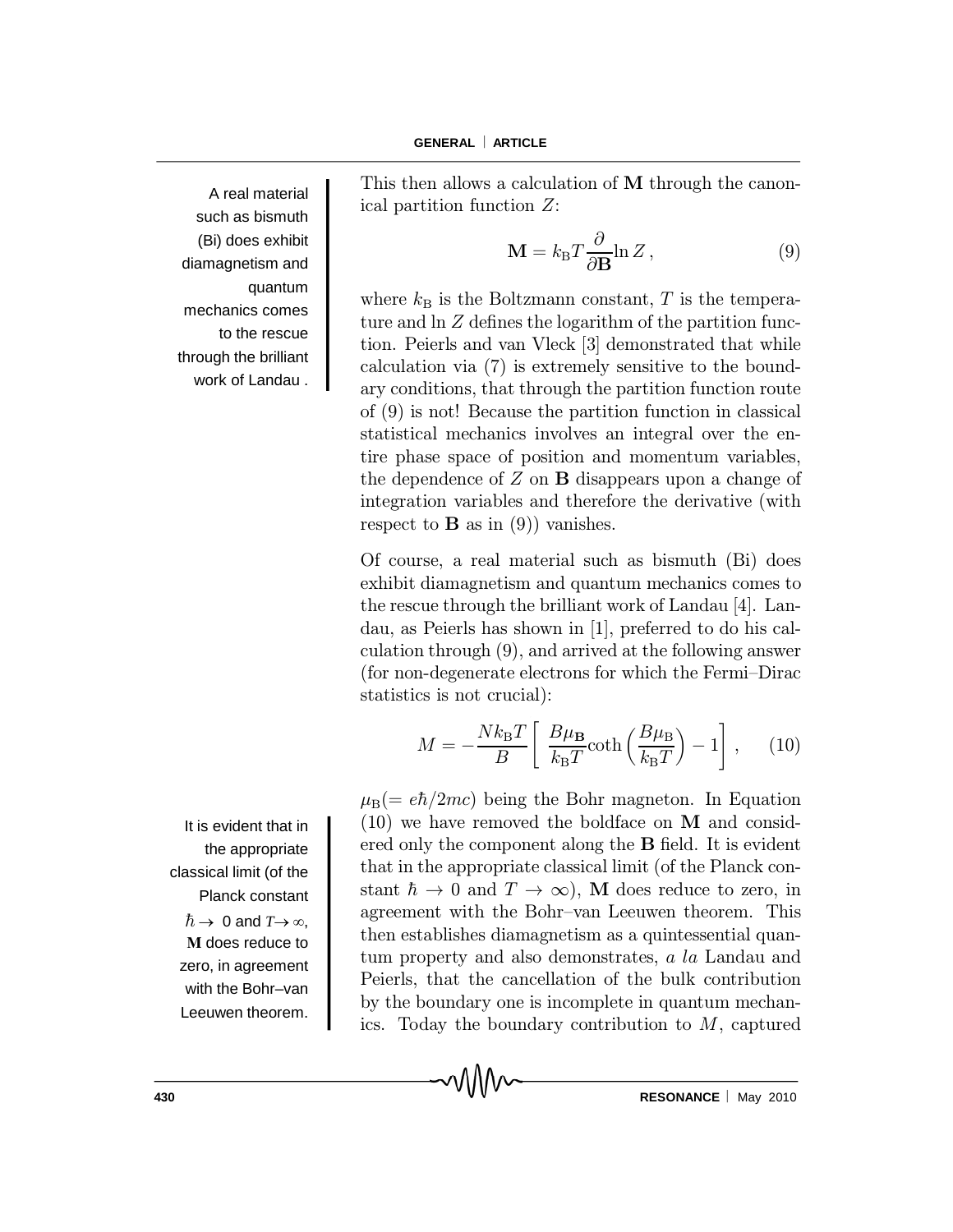### **GENERAL ARTICLE**

by the so-called `Edge Currents', has acquired great significance in the discussion of the Quantum Hall Effect [5]. One other newer initiative in the Peierls analysis of diamagnetism is in the context of quantum dissipation [6]. The issue is: Because boundary effects are critical for diamagnetism and are also a ubiquitous ingredient of the topically important nano-systems, what influence does dissipation have on diamagnetism? The question is crucially relevant for a nano-system as the latter is invariably under the non-negligible and noisy influence of the environment. The analysis has led to the understanding of the dissipation induced transition from the Landau to the Bohr-van Leeuwen regimes  $[7]$ , the unification of the Gibbs and Einstein approaches to Statistical mechanics  $[8]$  and also the clarification of the low-temperature thermodynamics in relation to the third law [9].

The above treatment of diamagnetism, as has been stated already, is restricted to non-degenerate electrons which, though handled quantum mechanically, are assumed to obey the Boltzmann statistics. Peierls however did consider also the realistic property of metals at low temperatures to which the Fermi-Dirac statistics apply. The result was a beautiful illustration of a novel oscillating behavior of the low-temperature diamagnetism as a function of the magnetic field  $[10]$ . The analysis runs as follows.

In the presence of a magnetic field  $B$  the energy eigenvalues of the Hamiltonian in (8) are distributed in discrete Landau levels. Each level is however highly degenerate. The degeneracy  $G$ , i.e., the number of quantum states associated with a given level, say the ground level, is given by:

$$
G = \frac{eBA}{2\pi\hbar c} \,,\tag{11}
$$

where  $A$  is the area of the film to which the  $B$ -field is applied normally. This means that at  $T = 0$ , N electrons

Because boundary effects are critical for diamagnetism and are also a ubiquitous ingredient of the topically important nano-systems, what influence does dissipation have on diamagnetism?

Peierls however did consider also the realistic property of metals at low temperatures to which the Fermi–Dirac statistics apply. The result was a beautiful illustration of a novel oscillating behavior of the low-temperature diamagnetism as a function of the magnetic field.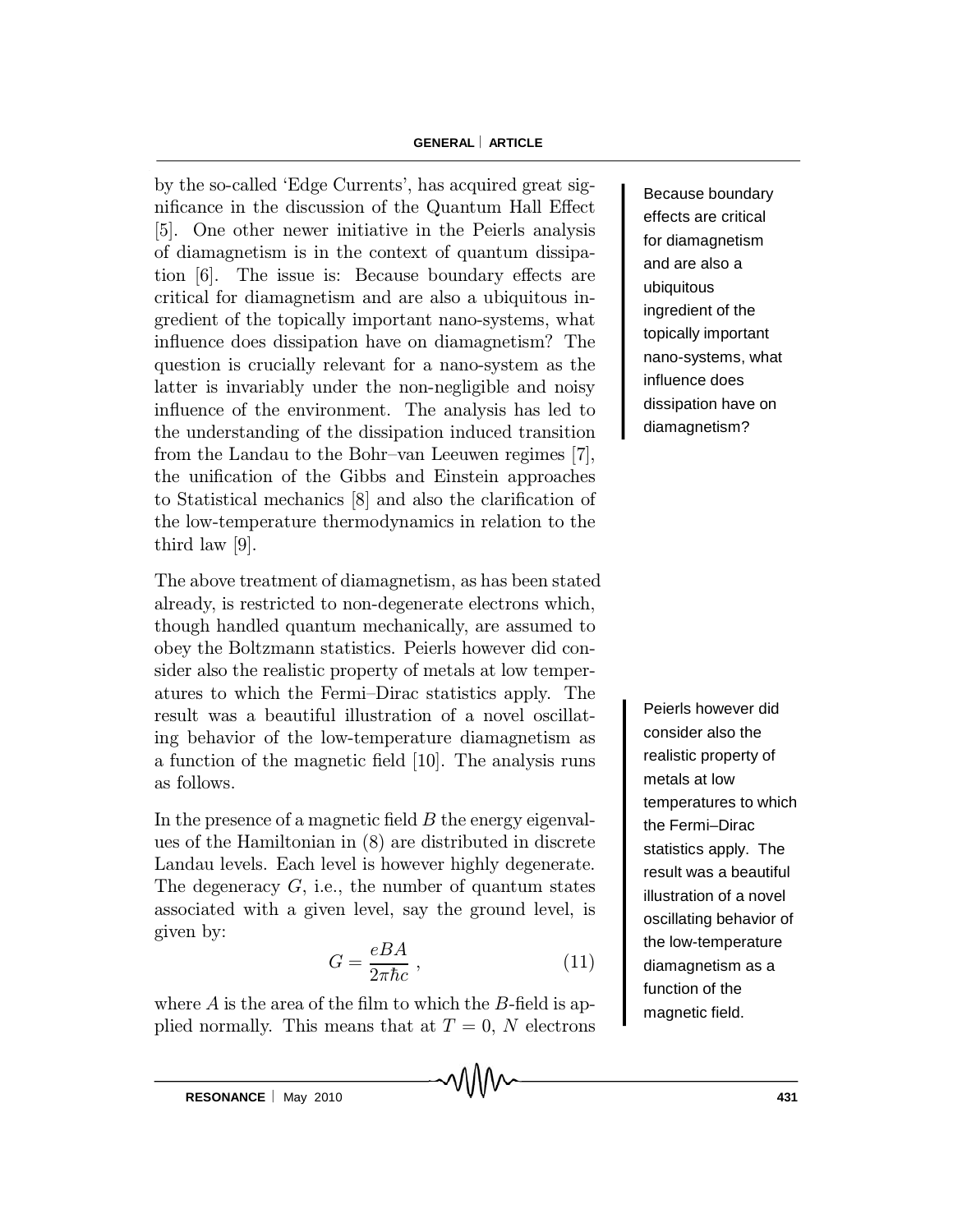This elegant and simple analysis of the diamagnetic oscillation by Peierls had been seen experimentally in Bi by de Haas and van Alphen

can be accommodated at the lowest Landau level (ignoring spin), provided that  $N < G$ . The corresponding diamagnetic moment is:

$$
M = -N\muB \tag{12}
$$

Now, if B is decreased such that G falls below N,  $N-G$ electrons have to go to the next higher level. The total energy is then

$$
E = B\mu_{\rm B}G + 3B\mu_{\rm B}(N - G) = 3NB\mu_{\rm B} - 2B\mu_{\rm B}G.
$$
 (13)

Correspondingly

$$
M = -\frac{\partial E}{\partial B} = -3N\mu_{\rm B} + 4G\mu_{\rm B} \,. \tag{14}
$$

Equation (14) is key to the phenomenon of oscillation. Note that tuning the magnetic field is tantamount to tuning the degeneracy factor  $G$ . If all the electrons are accommodated in the lowest level,  $G = N$  and  $M =$  $N\mu_{\rm B}$ . On the other hand, if only the first two levels are fully occupied and all the higher levels are empty, then  $G = \frac{N}{2}$  and  $M = -N\mu_{\rm B}$ , indicating a switch in the sign of the magnetization. This elegant and simple analysis of the diamagnetic oscillation by Peierls had been seen experimentally in Bi by de Haas and van Alphen [11], comprehensively reviewed by Shoenberg [12].

#### **Suggested Reading**

- **[1] Rudolf Peierls,** *Surprises in Theoretical Physics***, Princeton University Press, Princeton 1979.**
- **[2] N Bohr, Dissertation, Copenhagen, 1911. J H van Leeuwen,** *J. Phys* **(Paris), Vol.2, p.361, 1921.**
- **[3] J H van Vleck,** *The Theory of Electric and Magnetic Susceptibilities***, Oxford University Press, London, 1932.**
- **[4] L Landau,** *Z. Phys***., Vol.64, p.629, 1930 .**
- **[5] R B Laughlin,** *Phys. Rev***., Vol.B23, p.5632, 1981; K V Klitzing, G Dorda and M Pepper,** *Phys. Rev. Lett***., Vol.45, p.494, 1980.**